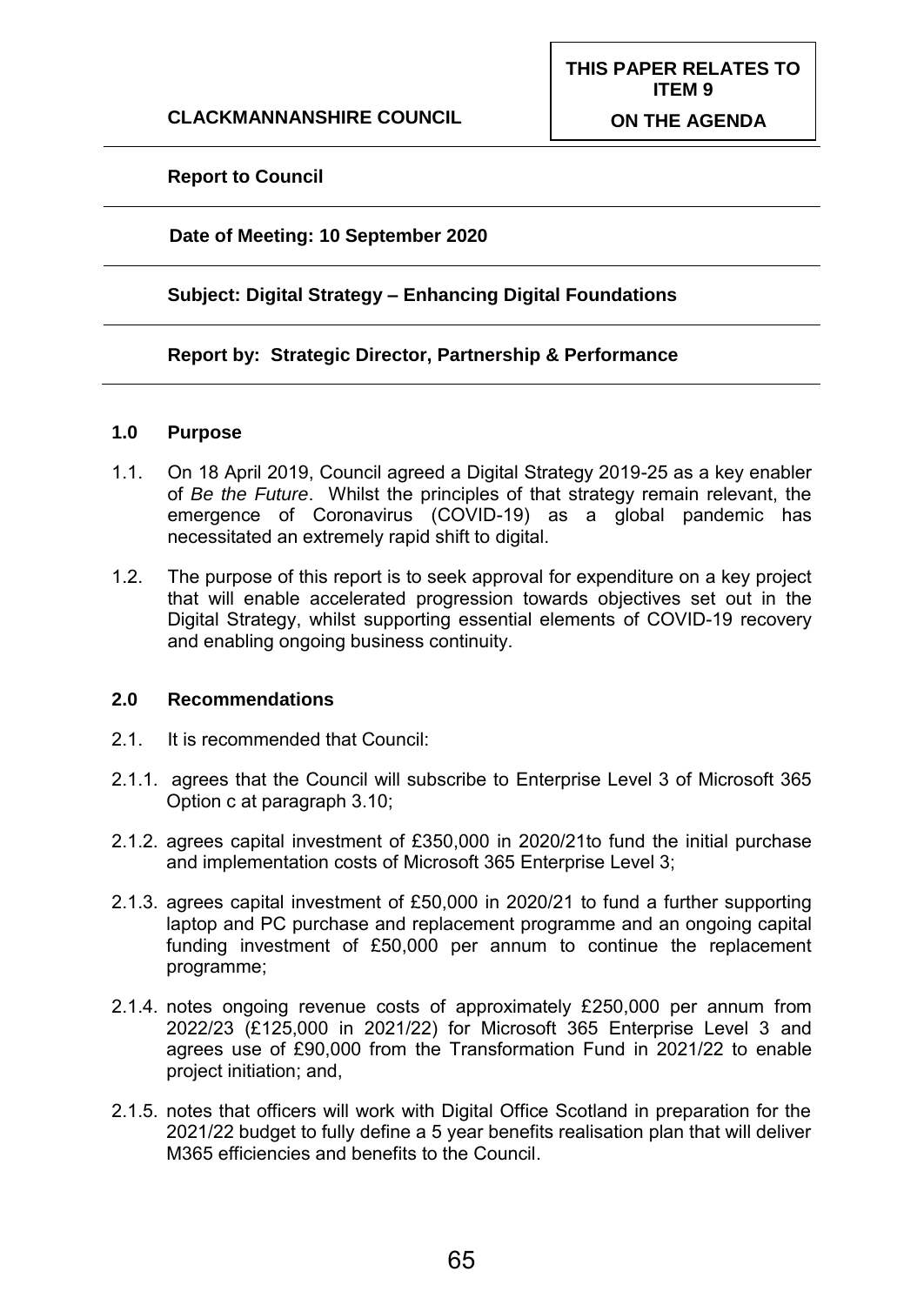## **3.0 Considerations**

- 3.1. On 18 April, 2019, Council approved a Digital Strategy, a key aim of which is "Transformation through enabling a significant shift to digital".
- 3.2. The strategy recognises that Digital Transformation is driving significant changes across all aspects of society; that it is a key theme for Scottish Government and an important component of transformation for all local authorities. The principles expressed in the strategy are aligned with principles contained in the Scottish Local Government Strategy, ensuring the approach we take in Clackmannanshire is consistent and will integrate with developments across the wider public sector.
- 3.3. The Digital Transformation work stream focuses on three areas of work aligned with the Scottish Local Government Digital Partnership work streams, namely:
	- a) Digital Leadership: equipping all employees with the skills to provide leadership in Digital Transformation;
	- b) Digital Foundations: building Strong technology platforms which enable the council to transform how it works; and
	- c) Digital Services: redesigning services around customers taking advantage of digital technologies.
- 3.4. Digital transformation is a cornerstone of national and Council modernisation, particularly in the context of economic development and recovery. During the course of the last few years, the Council has progressively upgraded a number of core systems, which have been moved to the cloud, including management information systems relating to finance, human resources, health and safety, payroll and revenues. Work is currently underway on the housing management information system, with the social work system, the next immediate priority.
- 3.5. Our basic Digital Foundations however require modernisation to enable the Council to collaborate and communicate more effectively internally and with partners. As part of a national drive to create a consistent platform for public sector collaboration, Digital Office Scotland, are supporting members to understand and deliver the transformational potential of M365 as a foundation for modernisation, and have supported a number of councils, including Clackmannanshire to secure MS Teams on a 'guest' basis at minimal cost during the first 6 months of the pandemic.
- 3.6. When the UK went into lockdown on 23 March 2020 as a result of the global pandemic (which is likely to continue for an unknown period), there was an almost overnight necessity for a rapid shift to digital service delivery, placing significant strain on the Council's existing digital foundations. Whilst these have coped to date, there is a requirement to update our operating system with some urgency to ensure ongoing business efficiency, compliance with national security standards and continuity in the face of a period of uncertainty.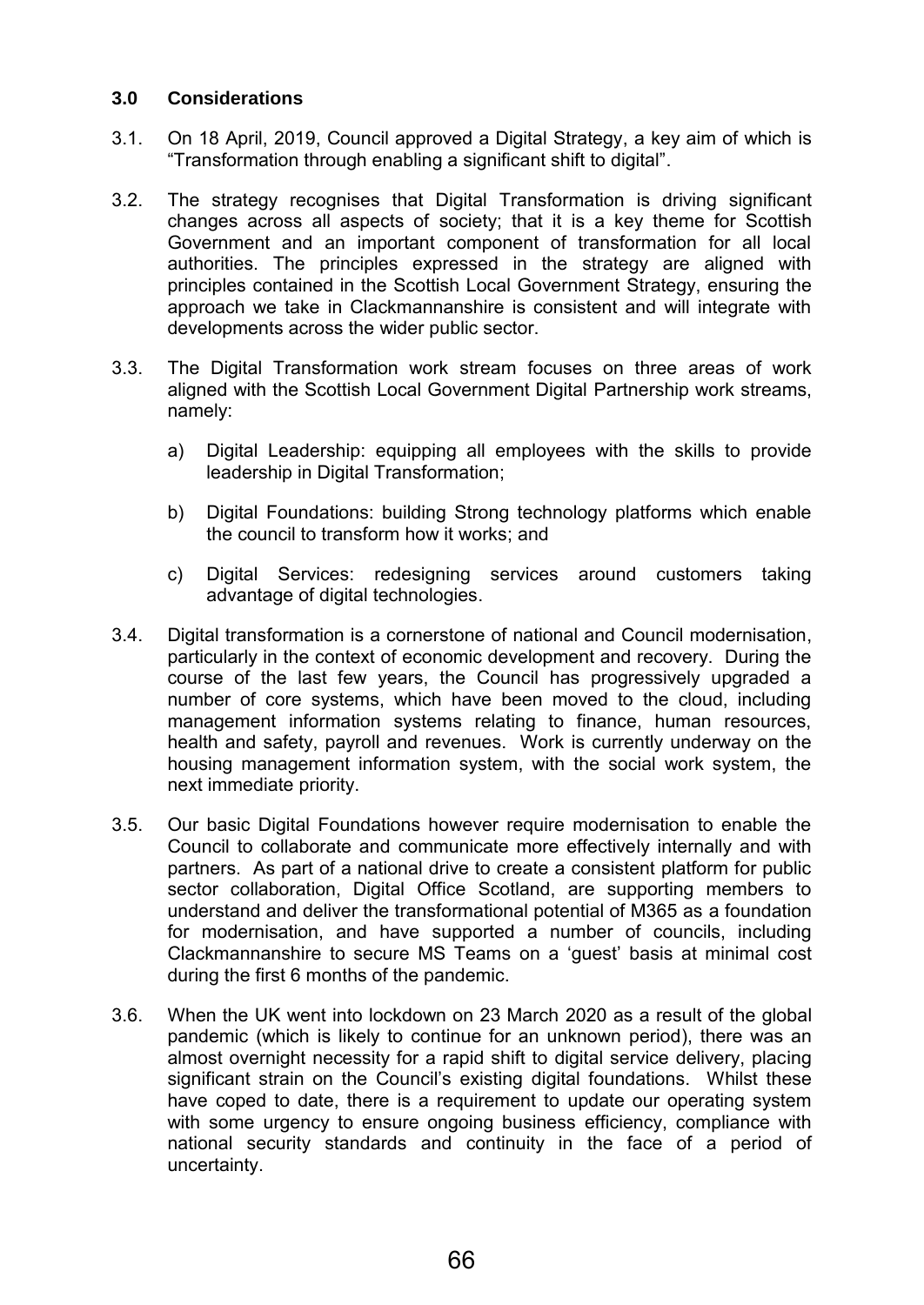#### **Microsoft 365**

- 3.7. In recent months, the Council has adapted the way it works and the ways it delivers services. This has included significant numbers of staff across all service areas working remotely and using collaboration tools to keep in touch with colleagues as well as delivering services to customers and collaborating with partners digitally. Virtual meetings, video conferencing and paperless working has become the norm as we go about our daily work, however, this is not necessarily as integrated as a modernising 21<sup>st</sup> Century organisation requires. Whilst digital transformation was undoubtedly envisaged, this was perhaps not at the pace that has become necessary in the last 6 months.
- 3.8. The Council's current platform relies on Windows Server 12 which has an end of life of October 2022 and needs to be upgraded and replaced. In addition the current Microsoft Office 2010 platform (Word, Excel and Powerpoint) ceases to be supported in October 2020. This means that 'do nothing' is not an option – at the very least the MS Office platform needs to be upgraded to a modern, supported platform that ensure compliance with national public sector security requirements.
- 3.9. Notwithstanding the need to replace MS Office 10 (now) and Windows 12 (within 2 years at most), given how the global pandemic has changed, and will continue to change the way we communicate and deliver services, there is a strong case within the context of *Be the Future* priorities to modernise the workplace at this point by consolidating legacy systems and migrating to a cloud based solution which offers a step change in applications and features.
- 3.10. Two options have been considered (b and c). Do nothing (a) is not a viable option given the requirement to replace MS Office 10.
	- a) Do nothing having an unsupported version of Microsoft Office is not a viable option.
	- b) Upgrade to Microsoft 365 Pro Plus (Office 19) and maintain Lotus Notus email and calendar.
	- c) Upgrade to Enterprise Level 3 of Microsoft 365. (Lotus Notes would need to be retained for a period of time to enable a period of migration and to continue to support the Social Work systems until such point that a new management information system (MIS) is implemented).
- 3.11. It should be noted that the licence for Lotus Notes would need to be retained in both options to some extent, however, a saving would be made on Option c at the point e-mail migration is complete and the Social Work system is replaced (the current Social Work MIS, which needs to be replaced is based on a Lotus Notes database). In option b, Lotus Notes would be retained indefinitely, and investment in licences for a corporate standalone video conferencing system, such as MS Teams or Zoom, would also be required. (Through an arrangement with Digital Office Scotland, MS Teams has been provided free of charge to local authorities for 6 months following the initial Corona virus response).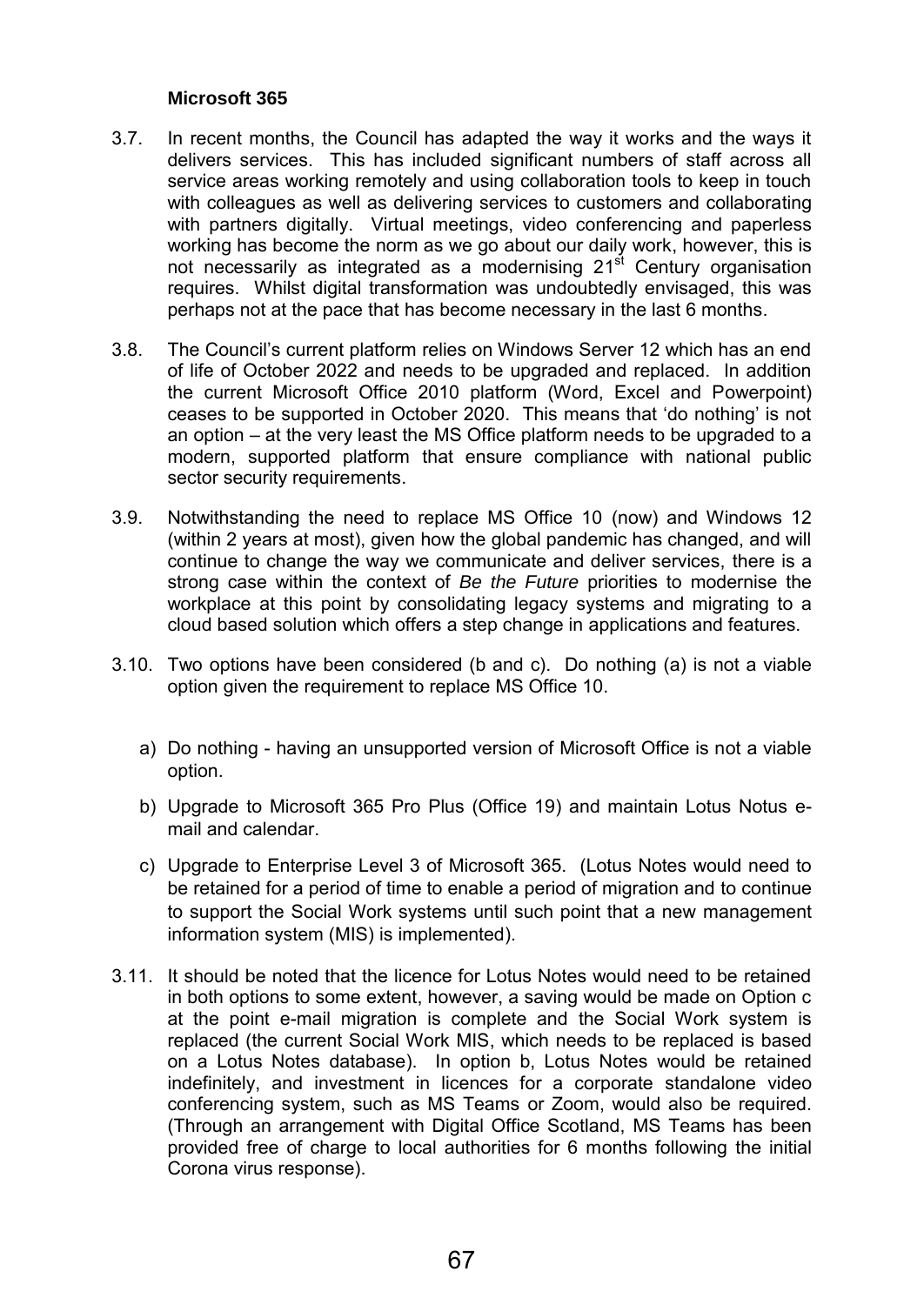- 3.12. Option c is the preferred option as it provides a platform for significantly improved efficiency and integration of business processes within the Council and across partner agencies, particularly within the context of HSCP, where both Stirling Council and NHS FV have adopted, or are in the process of adopting M365. Option c provides:
	- a. Applications that can be accessed from any device and from any location with an internet connection which enables remote, home and flexible working.
	- b. A suite of Microsoft tools that the workforce are familiar with using including Word, Excel and PowerPoint.
	- c. Communication and collaboration tools:
		- Teams/Skype for Business which provides video conferencing, an instant messaging function and is useful for cross department collaboration and sharing and co-authorising documents and reports.
		- Yammer which acts as a social network for the workforce to ensure that key messages can be shared on a 'news feed' and all staff can be kept up to date with the information they need to do their jobs.
	- d. Enables sharing of mailboxes, calendars, contacts and document editing in real time, making scheduling meetings quick and easy and shared mailboxes mean that multiple people can access the same mailbox. Calendar and emails are synced across devices.
	- e. Provides SharePoint which means that documents and reports can be accessed and worked on by any member of staff and shared as a link in an email. Multiple users can edit documents stored in SharePoint in real time which makes retrieving, accessing and co-authoring reports easy, and storage less costly.
	- f. Secure cloud storage with secure environment and robust security measures which is reliable with 24/7 Microsoft support available as part of subscription. Files stored in the cloud are backed up regularly.
	- g. Tools to automate common business processes across the Council through drag and drop workflow functionality.
- 3.13. Appendix 1 outlines the features available in both options, whilst Appendix 2 outlines an appraisal of both options and indicative costs. Whilst the capital costs of both options are similar, Option c has a significantly higher ongoing revenue cost resulting from the additional features such as the integrated email/calendar systems, MS Outlook and collaboration tools such as Teams, SharePoint, Yammer and cloud based technology.
- 3.14. Option c, will incur additional recurring revenue costs of circa £247,000 per annum. Year 1 to October 2021 will be included in the initial capital outlay. A revenue budget of circa £125,000 will be required to cover the remainder of 2021/22, and from 2022/23 onwards circa £247,000 per annum.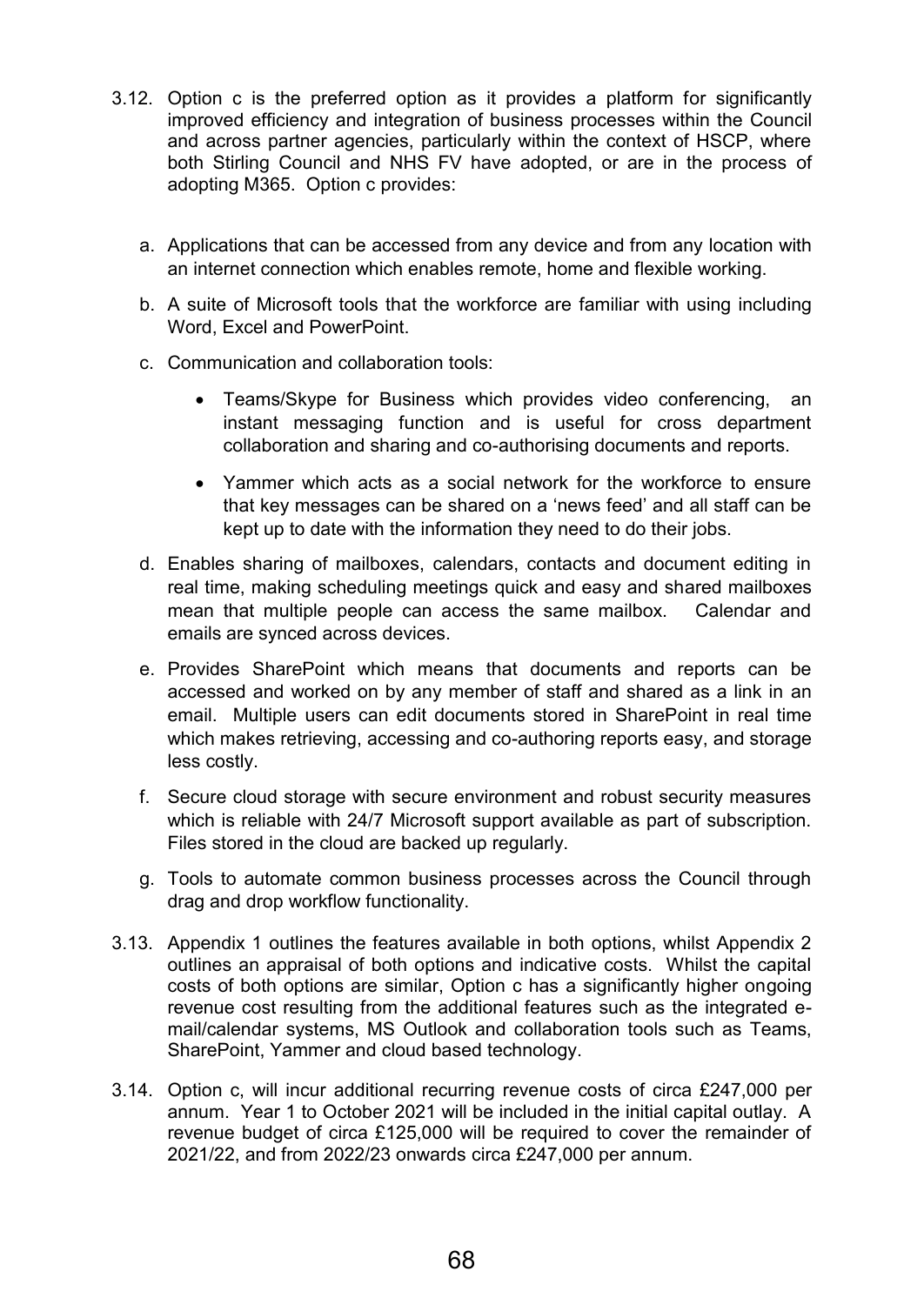- 3.15. Microsoft 365 will necessitate a move away from thin client technology, which uses Wyse Terminals, to greater use of PCs and laptops. To support an ongoing laptop/PC replacement programme, a capital budget of £50,000 per annum would be required, commencing with an additional £50,000 investment in 2020/21.
- 3.16. Whilst moving to a cloud based managed service brings a host of necessary modernisation, environmental and organisational resilience benefits, it shifts the ongoing balance of cost from capital to revenue, thus creating a demand pressure in the short term. Implementation of M365 will enable modernisation of organisational practices and efficiencies, however, this will need to go in step with the adoption of new ways of working, including more efficient management information practices, reductions in print, paper and travel, and reduced IT infrastructure and property costs, all of which will take further time to quantify and realise. Officers will work with Digital Office Scotland in the run up to the 2021/22 budget to fully define a benefits realisation plan that optimises M365 benefits and efficiencies savings over the course of a 5 year plan. At this stage, an estimated pump priming investment of £90,000 is required from the Transformation Fund for 2021/22.

## **4.0 Conclusion**

4.1. The adoption of M365 would represent an important and fundamental step for the Council in delivering its Digital Strategy as a transformational component of *Be the Future*. It will provide a platform for ongoing modernisation, enabling increased ability to collaborate and integrate across partnership boundaries into the medium to long term. Furthermore it will strengthen organisational resilience and minimise business continuity risks, particularly during an ongoing and unprecedented global pandemic, the duration of which is still unknown.

## **5.0 Sustainability Implications**

5.1. The Digital Strategy supports Council transformation through Council's *Be the Future* programme. Implementation is integral to the Council's long term financial and environmental sustainability, through increased efficiency and carbon reduction potential, particularly as a result of reduced travel, print, utility and infrastructure costs.

## **6.0 Resource Implications**

- *6.1. Financial Details*
- 6.2. The full financial implications of the recommendations are set out in the report. This includes a reference to full life cycle costs where appropriate. Yes
- 6.3. Finance have been consulted and have agreed the financial implications as set out in the report. The report of the report of the report of the report of the report of the report of the report of the report of the report of the report of the report of the report of the report of the report of the
- *6.4. Staffing*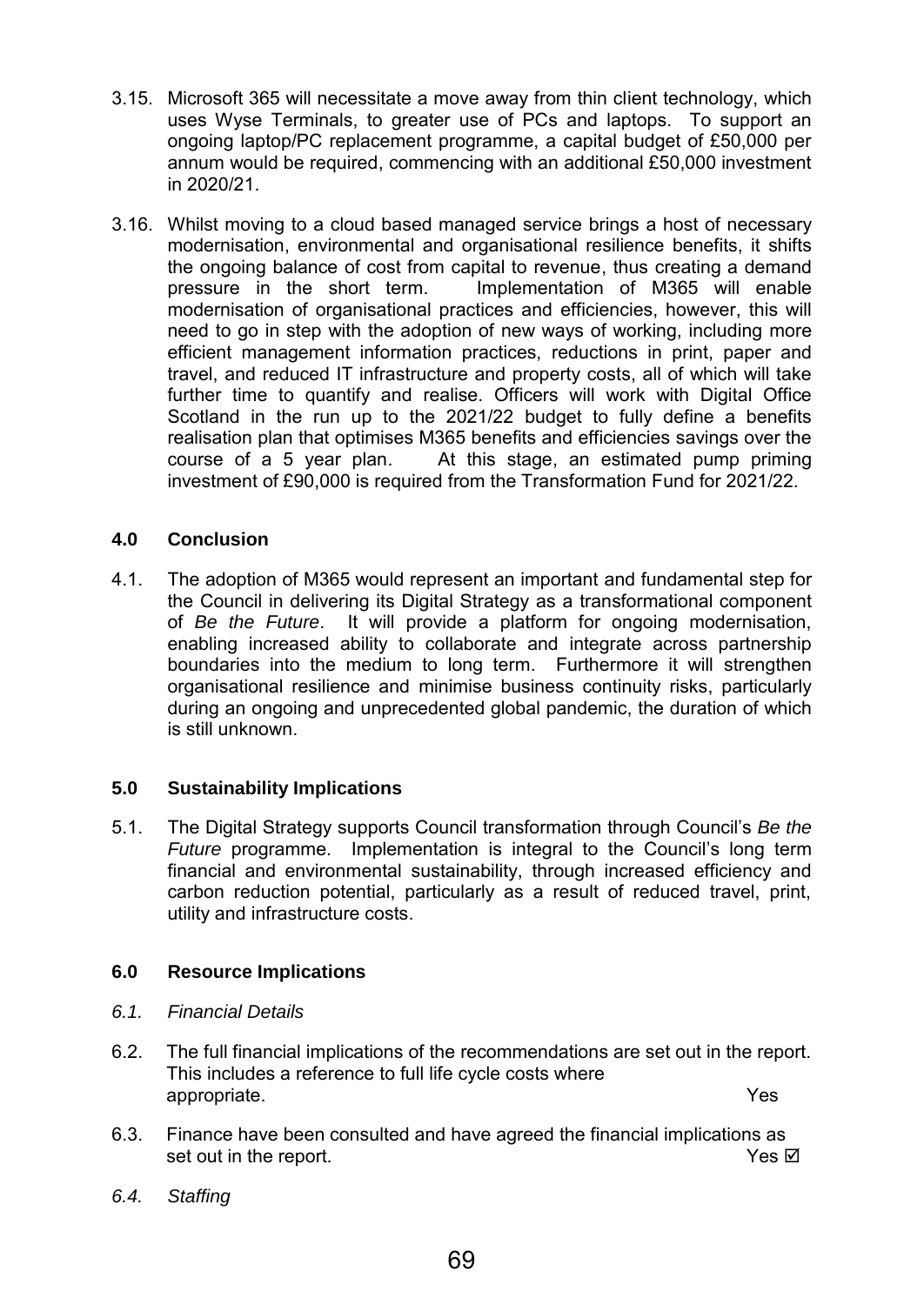## **7.0 Exempt Reports**

7.1. Is this report exempt? Yes  $\Box$  (please detail the reasons for exemption below) No  $\Box$ 

#### **8.0 Declarations**

The recommendations contained within this report support or implement our Corporate Priorities and Council Policies.

#### (1) **Our Priorities** (Please double click on the check box  $\boxtimes$ )

Clackmannanshire will be attractive to businesses & people and ensure fair opportunities for all ensure for a set of  $\boxtimes$ Our families; children and young people will have the best possible start in life  $\Box$ Women and girls will be confident and aspirational, and achieve their full potential Our communities will be resilient and empowered so that they can thrive and flourish  $\square$ 

(2) **Council Policies** (Please detail)

#### **Clackmannanshire Council Corporate Plan 2018/22**

## **Clackmannanshire Council Digital Strategy 2019-25**

#### **9.0 Equalities Impact**

9.1 Have you undertaken the required equalities impact assessment to ensure that no groups are adversely affected by the recommendations? Yes  $\nabla$  No  $\Box$ 

## **10.0 Legality**

10.1 It has been confirmed that in adopting the recommendations contained in this report, the Council is acting within its legal powers.  $Yes \n\mathbb{Z}$ 

#### **11.0 Appendices**

11.1 Please list any appendices attached to this report. If there are no appendices, please state "none".

Appendix 1: Microsoft 365 Options

Appendix 2: Microsoft Options Appraisal

#### **12.0 Background Papers**

12.1 Have you used other documents to compile your report? (All documents must be kept available by the author for public inspection for four years from the date of meeting at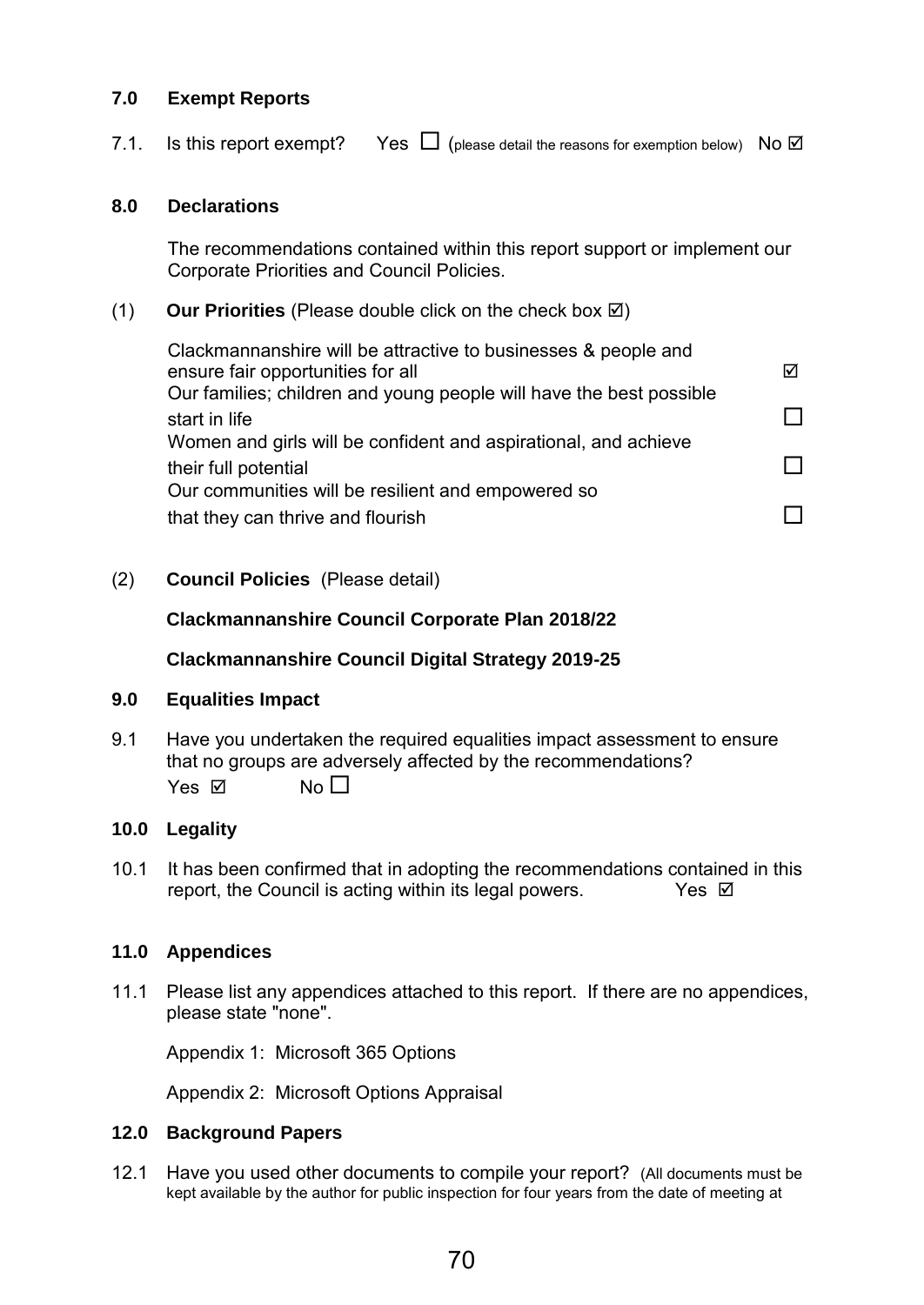which the report is considered)

Yes  $\Box$  (please list the documents below) No  $\Box$ 

## **Author(s)**

| <b>NAME</b>            | <b>DESIGNATION</b>                              | <b>TEL NO / EXTENSION</b> |
|------------------------|-------------------------------------------------|---------------------------|
| <b>Stuart Crickmar</b> | <b>Strategic Director</b>                       | 2127                      |
| Cherie Jarvie          | Senior Manager, Partnership &<br>Transformation | 2365                      |

## **Approved by**

| <b>NAME</b>            | <b>DESIGNATION</b>                              | <b>SIGNATURE</b> |
|------------------------|-------------------------------------------------|------------------|
| <b>Stuart Crickmar</b> | Strategic Director Partnership &<br>Performance |                  |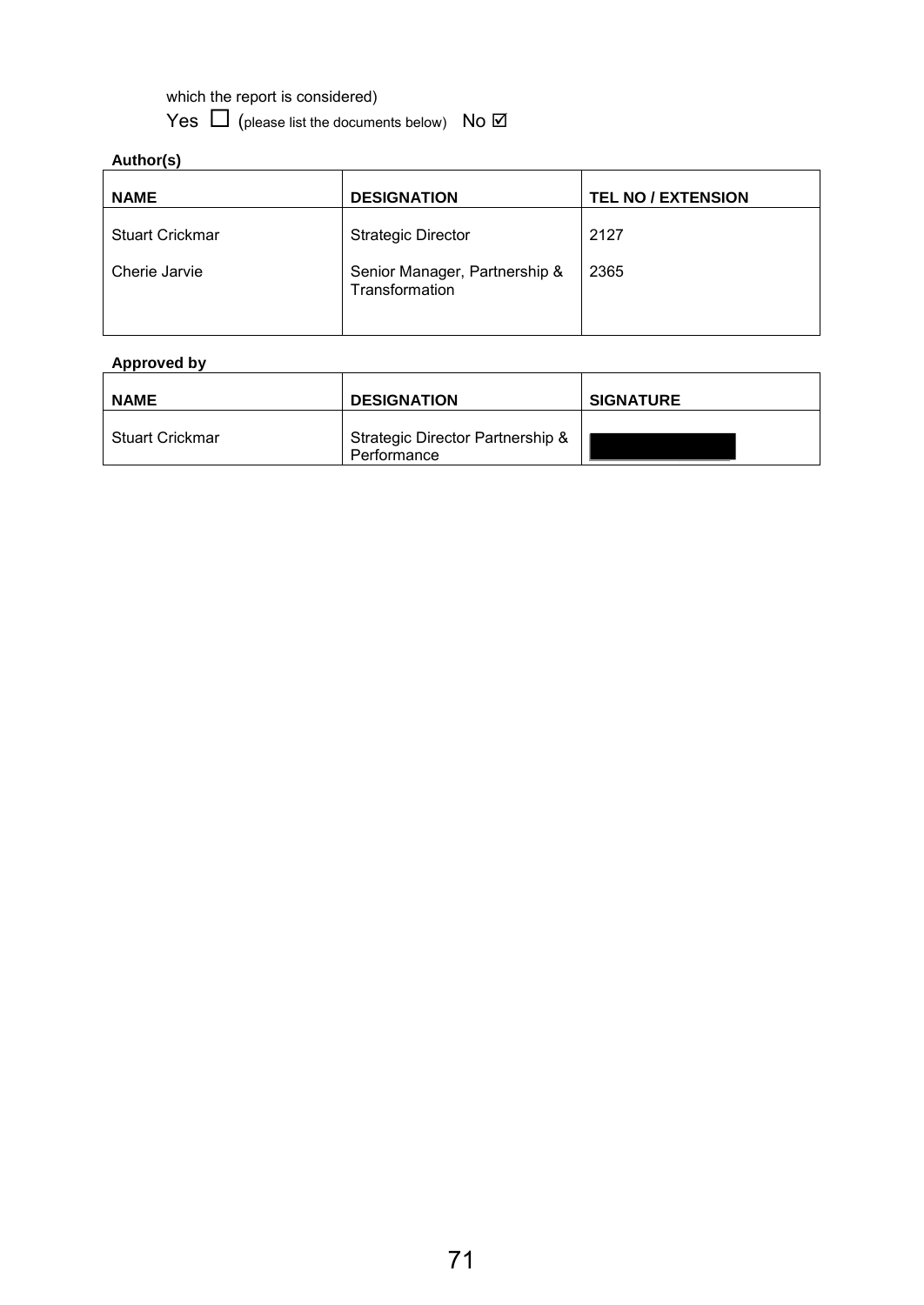# **Appendix 1- Microsoft 365 Options**

| Office 365                                                                                  | Office 365                                                                                                                              | Office 365                                                                                                                                     | Office 365                                                                                         |
|---------------------------------------------------------------------------------------------|-----------------------------------------------------------------------------------------------------------------------------------------|------------------------------------------------------------------------------------------------------------------------------------------------|----------------------------------------------------------------------------------------------------|
| ProPlus                                                                                     | Enterprise E1                                                                                                                           | Enterprise E3                                                                                                                                  | Enterprise E5                                                                                      |
| Office applications plus cloud<br>file-storage and sharing. Business<br>email not included. | Business services-email, file storage<br>and sharing, Office Online, meetings<br>and IM, and more. Office applications<br>not included. | All the features of ProPlus and<br>Enterprise E1 plus security and<br>compliance tools, such as legal hold,<br>data loss prevention, and more. | All the features of Enterprise E3 plus<br>advanced security, analytics, and voice<br>capabilities. |
| <b>Office applications</b>                                                                  | <b>Office applications</b>                                                                                                              | <b>Office applications</b>                                                                                                                     | <b>Office applications</b>                                                                         |
| X≣                                                                                          | (Not included)                                                                                                                          | $x \equiv$                                                                                                                                     | X∎                                                                                                 |
| w≣                                                                                          |                                                                                                                                         | $\circ$                                                                                                                                        | ∣ο⊡                                                                                                |
| l∘⊡                                                                                         |                                                                                                                                         | Iw                                                                                                                                             | W≣                                                                                                 |
| Outlook                                                                                     |                                                                                                                                         | Outlook                                                                                                                                        | Outlook                                                                                            |
| Word                                                                                        |                                                                                                                                         | Excel                                                                                                                                          | Word                                                                                               |
| Excel                                                                                       |                                                                                                                                         | Word                                                                                                                                           | Excel                                                                                              |
| PE                                                                                          |                                                                                                                                         | PE                                                                                                                                             | PE                                                                                                 |
| IAB                                                                                         |                                                                                                                                         | IAB                                                                                                                                            | ND                                                                                                 |
| NH                                                                                          |                                                                                                                                         | NH                                                                                                                                             | AE                                                                                                 |
| PowerPoint                                                                                  |                                                                                                                                         | PowerPoint                                                                                                                                     | PowerPoint                                                                                         |
| OneNote                                                                                     |                                                                                                                                         | OneNote                                                                                                                                        | OneNote                                                                                            |
| Access                                                                                      |                                                                                                                                         | Access                                                                                                                                         | Access                                                                                             |
| (PC only)                                                                                   |                                                                                                                                         | (PC only)                                                                                                                                      | (PC only)                                                                                          |
| <b>Services</b>                                                                             | <b>Services</b>                                                                                                                         | <b>Services</b>                                                                                                                                | <b>Services</b>                                                                                    |
|                                                                                             | E図<br>ls b                                                                                                                              | 国图<br>вÞ                                                                                                                                       | 旧図                                                                                                 |
| OneDrive                                                                                    | OneDrive                                                                                                                                | SharePoint                                                                                                                                     | Exchange                                                                                           |
|                                                                                             | SharePoint                                                                                                                              | Exchange                                                                                                                                       | OneDrive                                                                                           |
|                                                                                             | Exchange                                                                                                                                | OneDrive                                                                                                                                       | SharePoint                                                                                         |
|                                                                                             | Уś                                                                                                                                      | $\circledS$                                                                                                                                    | Уś                                                                                                 |
|                                                                                             | $\textcircled{\textit{s}}$                                                                                                              | Уś                                                                                                                                             | $\circleds$                                                                                        |
|                                                                                             | тR                                                                                                                                      | ПB                                                                                                                                             | ΠĦ                                                                                                 |
|                                                                                             | Microsoft                                                                                                                               | Skype for                                                                                                                                      | Skype for                                                                                          |
|                                                                                             | Skype for                                                                                                                               | Microsoft                                                                                                                                      | Microsoft                                                                                          |
|                                                                                             | Yammer                                                                                                                                  | Yammer                                                                                                                                         | Yammer                                                                                             |
|                                                                                             | <b>Business</b>                                                                                                                         | <b>Business</b>                                                                                                                                | Teams                                                                                              |
|                                                                                             | Teams                                                                                                                                   | Teams                                                                                                                                          | <b>Business</b>                                                                                    |
|                                                                                             |                                                                                                                                         |                                                                                                                                                | 加上<br>Power BI<br>Pro                                                                              |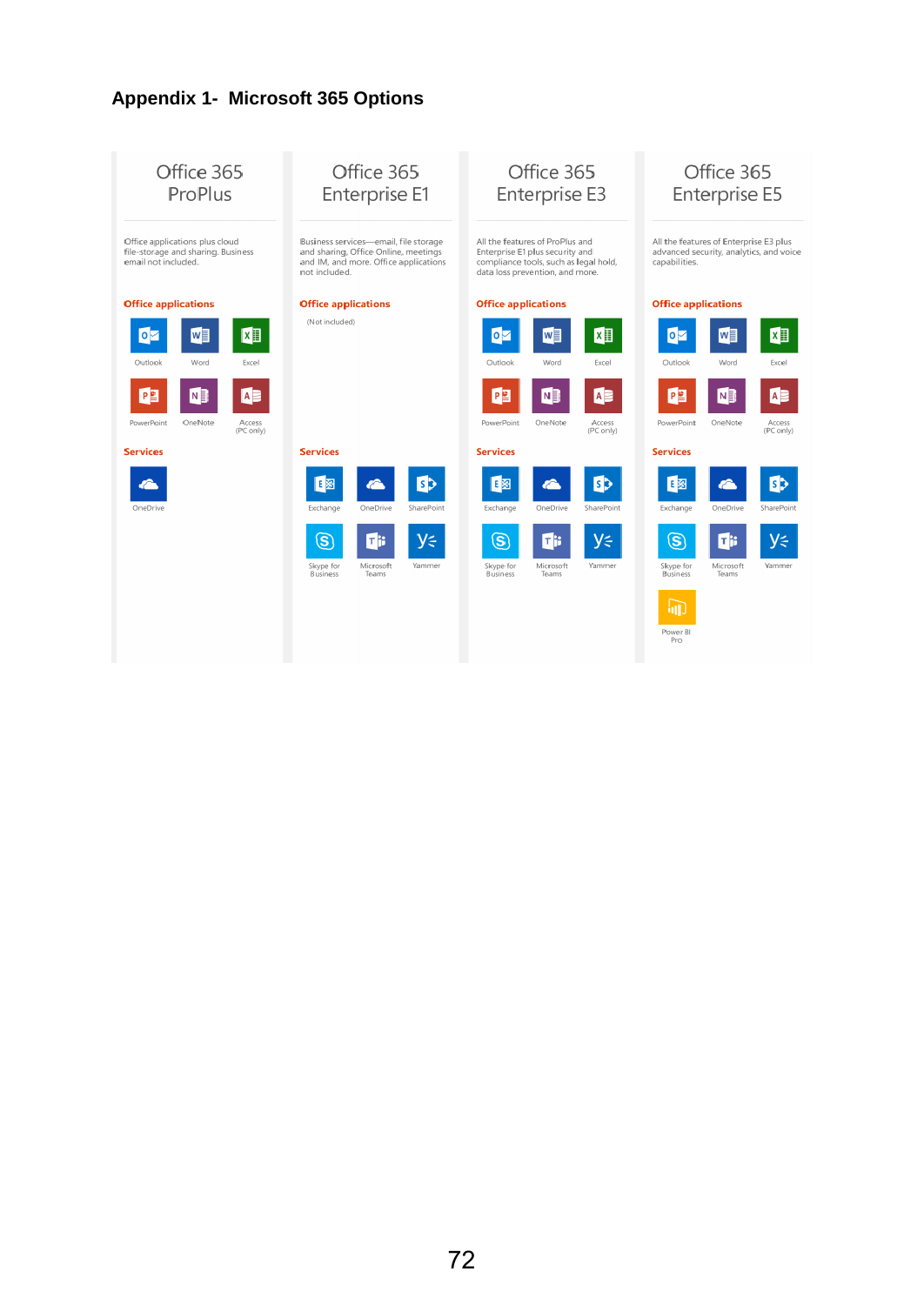#### Appendix 2 – Microsoft 365 Option Appraisal Assessment of Options B & C

|                                                                                                                  | <b>Option B</b>                                                                                                                               | <b>Option C</b>                                                                                                                                                         |
|------------------------------------------------------------------------------------------------------------------|-----------------------------------------------------------------------------------------------------------------------------------------------|-------------------------------------------------------------------------------------------------------------------------------------------------------------------------|
| Pros                                                                                                             | Would provide upgraded Microsoft Office suite<br>(word, excel, powerpoint).                                                                   | Offers Microsoft Office Suite (Word, Excel, Access<br>and Powerpoint) and also range of collaboration<br>and communication tools.                                       |
|                                                                                                                  | Would enable national security compliance<br>requirements.<br>Migration and possible disruption to services<br>likely to be minimal.          | Offers integrated outlook email and calendar<br>functions                                                                                                               |
|                                                                                                                  |                                                                                                                                               | Preferred<br>national platform for Digital Office<br>Scotland.                                                                                                          |
|                                                                                                                  | Lower annual revenue costs.                                                                                                                   | Would<br>enable<br>national<br>security<br>compliance                                                                                                                   |
|                                                                                                                  | Applications will be familiar to workforce.                                                                                                   | requirements.                                                                                                                                                           |
|                                                                                                                  |                                                                                                                                               | Partners and several other Councils already using<br>or deploying M365 enabling more integrated<br>working.                                                             |
|                                                                                                                  |                                                                                                                                               | Offers enhanced cloud storage and security<br>functions                                                                                                                 |
|                                                                                                                  |                                                                                                                                               | Enables remote and flexible working.                                                                                                                                    |
|                                                                                                                  |                                                                                                                                               | Subscription service with annual costs based on<br>the number of user licenses required.                                                                                |
|                                                                                                                  |                                                                                                                                               | Other savings and carbon reduction benefits<br>possible due to new ways of working enabled.                                                                             |
|                                                                                                                  |                                                                                                                                               | Increased resilience and business continuity with<br>365 offsite support                                                                                                |
| Cons                                                                                                             | Stand alone Lotus Notes would be retained<br>for email and calendar functions.                                                                | More costly model in terms of initial implementation<br>costs and ongoing revenue costs.                                                                                |
| purchased separately.<br>working,<br>inhibit<br>and<br>would<br>modernisation.<br>across partnership boundaries. | Standalone collaboration and communication<br>tools, such as MS Teams, would need to be                                                       | Migration potentially disruptive for services in short<br>term.                                                                                                         |
|                                                                                                                  | Does not enable nor drive new ways of<br>digital                                                                                              | Requires a large scale information management<br>project prior to migration.                                                                                            |
|                                                                                                                  |                                                                                                                                               | Risk that applications and features are not well<br>used by the workforce, and benefits potential is                                                                    |
|                                                                                                                  | Unlikely to enable efficient collaboration                                                                                                    | sub-optimised creating a demand pressure beyond<br>the short term.                                                                                                      |
|                                                                                                                  | Does not enable pace of modernisation being<br>adopted elsewhere in the public sector nor<br>drive other financial or non financial benefits. | Rollout would need to be accompanied by a<br>learning and development programme to drive<br>digital modernisation and optimise customer and<br>organisational benefits. |